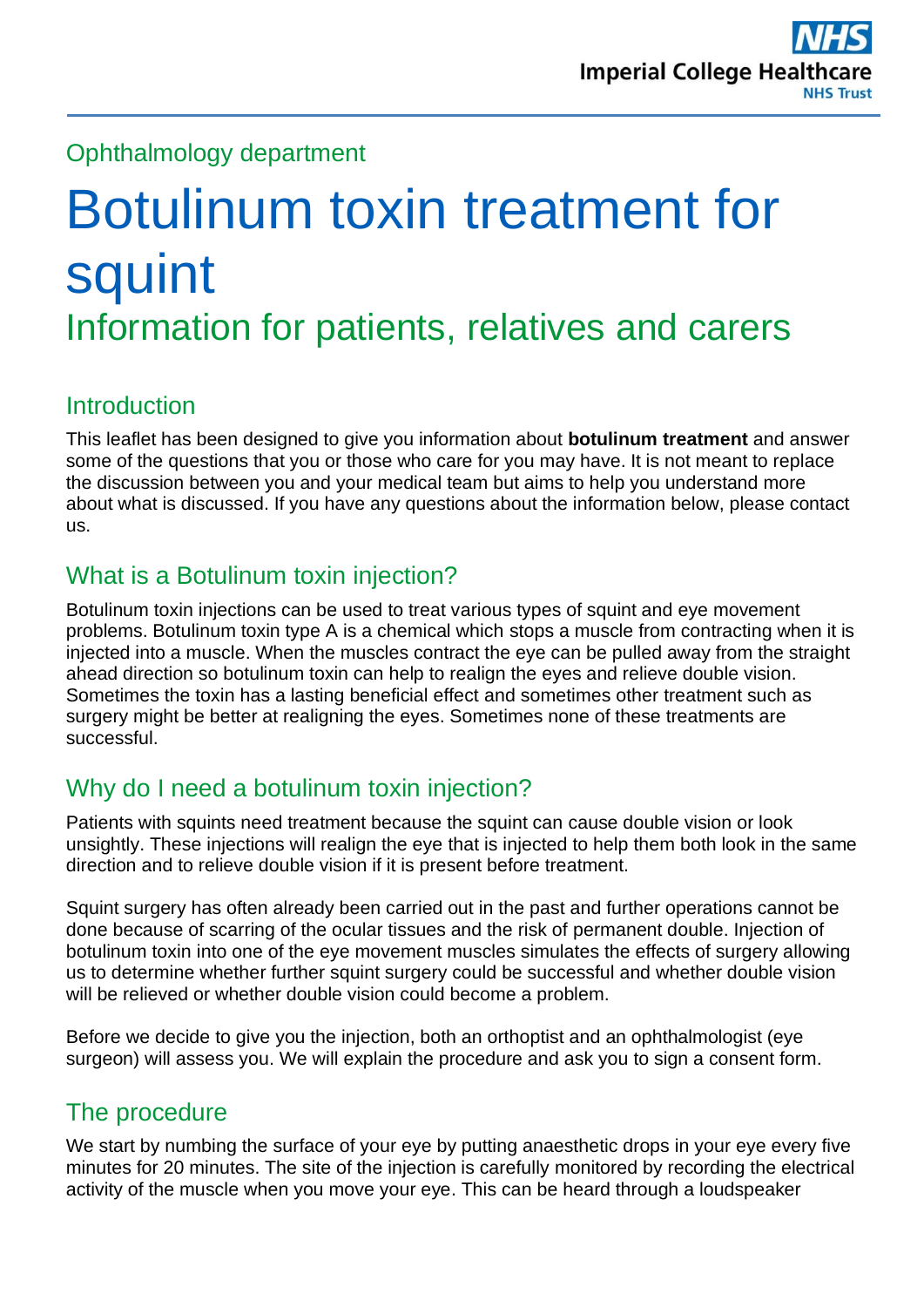during the injection. The noise is made when your eye muscles generate a signal when they move (this is called an EMG).

Before the injection, you will sit on a reclining chair or couch in a treatment room near the clinic. The injection takes a few minutes to give. After the injection you do not need any eye dressing or drops but you can wear your glasses as usual, if you normally wear them.

#### What are the risks of having botulinum toxin injection?

The treatment is safe and there is no risk to your general health. All the side effects are temporary and get better by themselves within four months.

#### What are the side effects of having botulinum toxin injection?

**Double vision**: You may have temporary **double vision** or **different double vision** to what you had to start with (if you had double vision). If you have double vision at any time, before or after the injection, you should not drive unless you avoid the double vision by covering one eye or covering one side of your glasses. There is a 30 per cent risk of double vision occurring and it can take up to four months to resolve, but may get better within 6 weeks.

**Ptosis (closed or dropping upper eyelid):** You may notice some temporary drooping of your upper eyelid on the side of the injection. This can take eight weeks to get better. There is 10 per cent risk of this occurring.

**Pain and bruising:** You may notice slight bruising (redness of the white part of the eye). This happens in 40 per cent treatments and disappears within one to two weeks. If your eye is painful you can take paracetamol. The pain should not continue after the first 48 hours but if it does, or if you are troubled by double vision, contact the orthoptic department or your ophthalmologist for advice.

#### What happens after the injection?

The botulinum toxin takes two to three days to have an effect on the muscle, so you will not notice a change in the position of your eye immediately. The effect may increase over three to five days. Initially the position might be too far in the opposite direction (causing double vision) but this will wear off and the eye will gradually come to the straight ahead position. Towards the end of 4 months the effect of the botulinum toxin wears off and the eye returns to its original position. Sometimes the eye stays aligned because the brain maintains it in the new position.

The orthoptist will examine you two weeks after the injection to see how you have responded. You will have an appointment to see the ophthalmologist again three to four months after the injection. Further injections might be needed.

#### Will I need more injections?

Toxin can be used repeatedly over many years without any build-up of side effects or loss in effectiveness.

#### What I need an operation?

Some people who have not had previous squint surgery will benefit from proceeding to surgery, the toxin treatment is like a rehearsal for the effect of surgery. Most people who have had